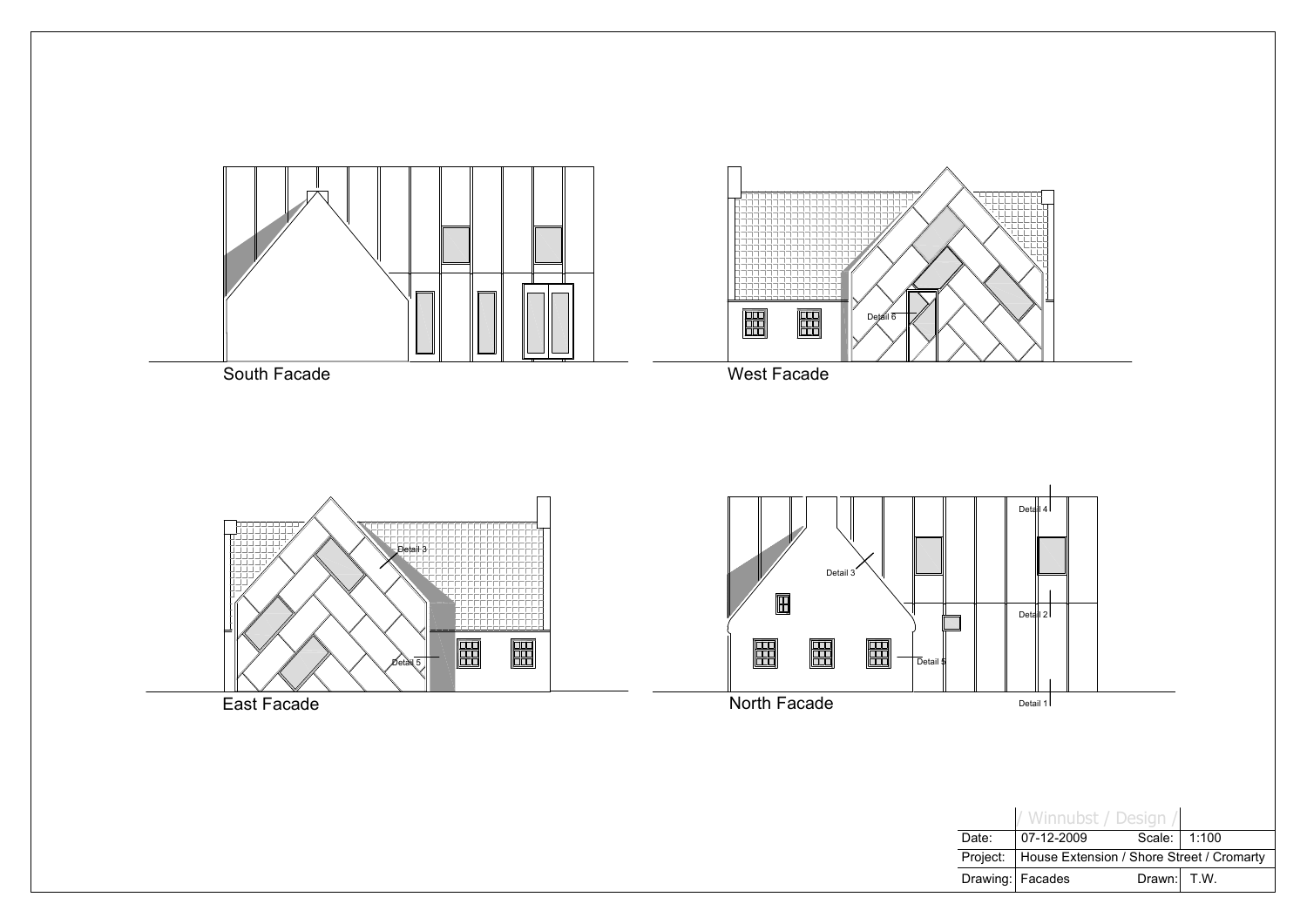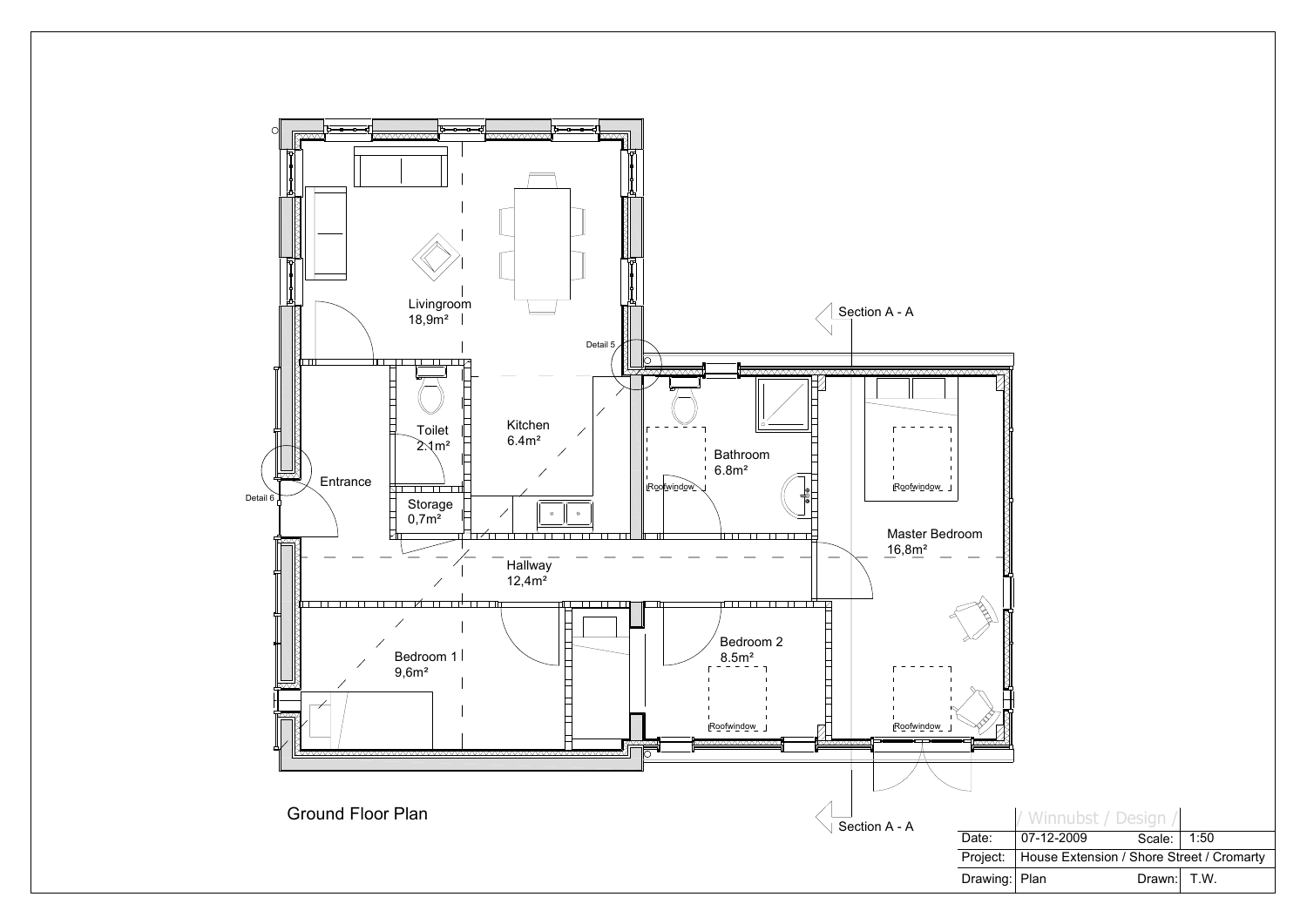

 $\blacksquare$ 



**Drawing** Project: Date:

|      | / Winnubst / Design /                     |        |      |  |
|------|-------------------------------------------|--------|------|--|
| ċ.   | 08-12-2009                                | Scale: | 1:50 |  |
| ect: | House Extension / Shore Street / Cromarty |        |      |  |
|      | ving:  Section A-A                        | Drawn: | T.W. |  |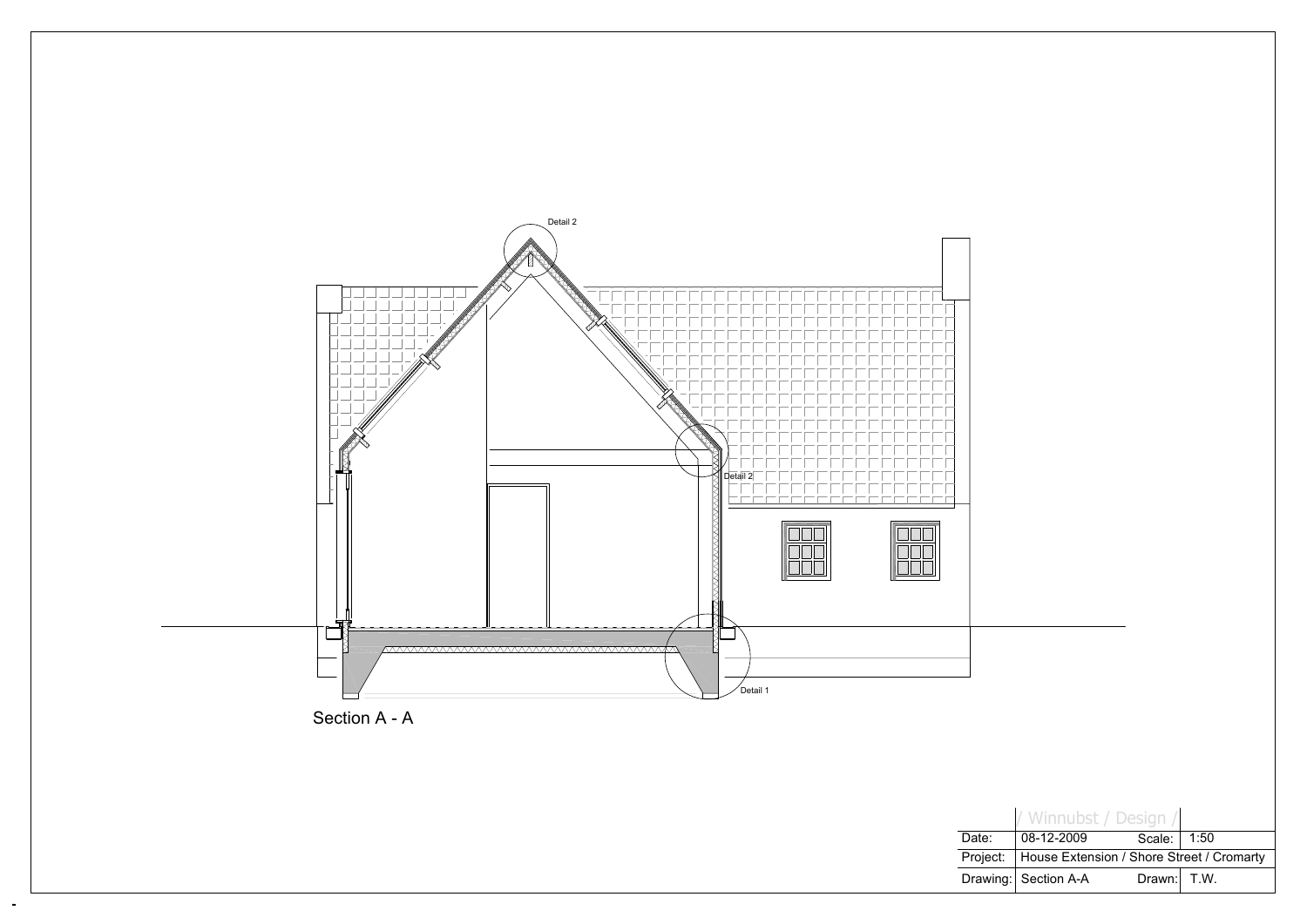